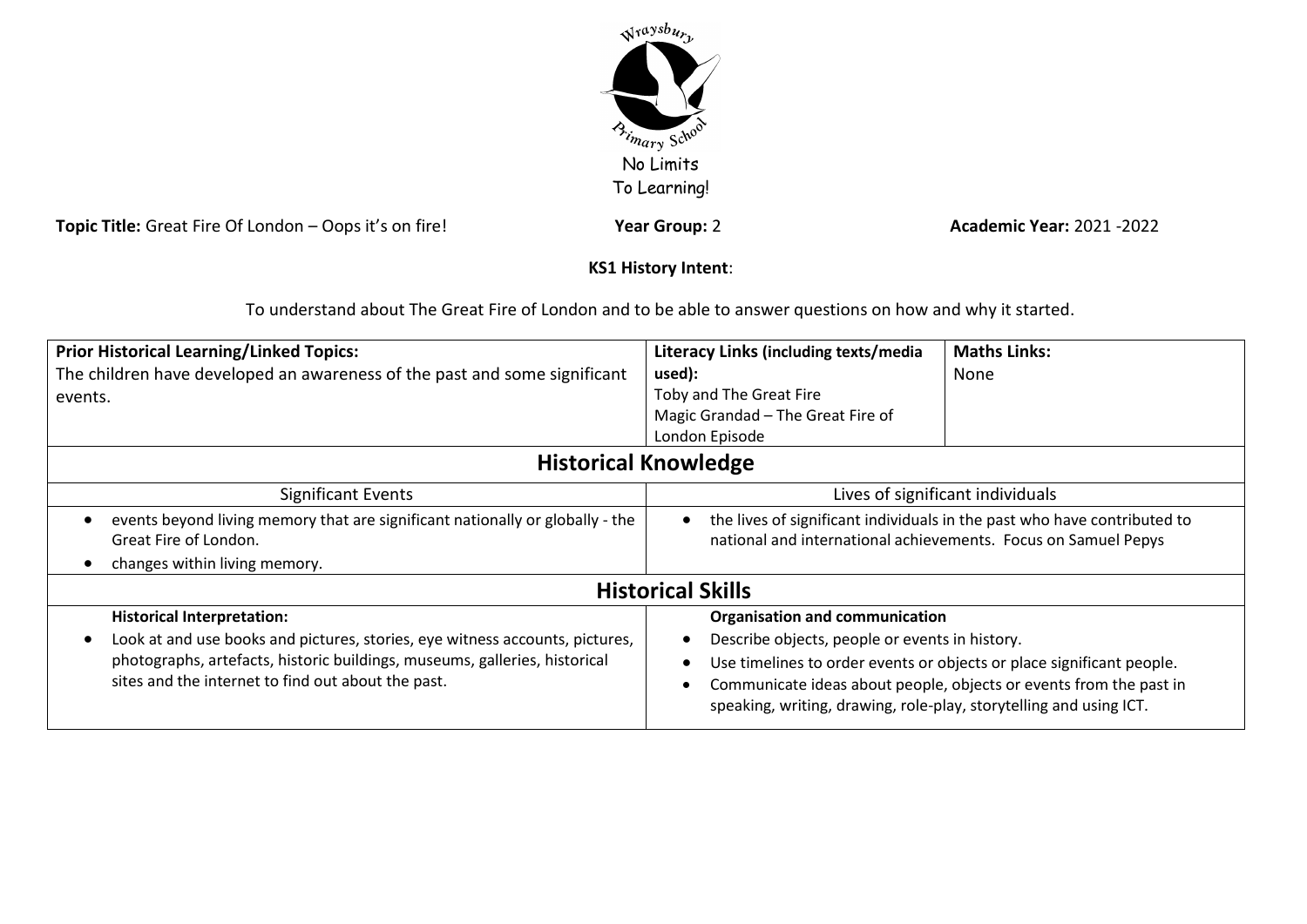

| <b>Chronological understanding</b><br>Understand and use the words past and present when telling others about<br>$\bullet$<br>an event.<br>Recount changes in my own life over time.<br>Understand how to put people, events and objects in order of when they<br>happened, using a scale the teacher has given me.<br>Use a timeline to place important events.<br>$\bullet$ | Knowledge and understanding of events, people and changes in the past<br>Use information to describe the past.<br>Describe the differences between then and now.<br>Look at evidence to give and explain reasons why people in the past may<br>have acted in the way they did.<br>Recount the main events from a significant event in history. |
|-------------------------------------------------------------------------------------------------------------------------------------------------------------------------------------------------------------------------------------------------------------------------------------------------------------------------------------------------------------------------------|------------------------------------------------------------------------------------------------------------------------------------------------------------------------------------------------------------------------------------------------------------------------------------------------------------------------------------------------|
| <b>Historical enquiry</b><br>Identify different ways in which the past is represented.<br>Ask questions about the past.<br>Use a wide range of information to answer questions.                                                                                                                                                                                               | <b>Key Questions:</b><br>What did Tudor houses look like?<br>When did the Great Fire of London start?<br>How do we know about the GFoL?<br>Why did the GFoL start?<br>What made it spread so quickly?<br>What happened to London after the GFoL?                                                                                               |

#### **Content:**

#### **Tudor Houses – what they looked like**

Chn to find out what Tudor houses looked like – what were they made off? Chn to make a Tudor house 2D first and the 3D (DT link) and then set fire to them to show them what happened in The Great Fire of London in 1666 – how do they think the people in the houses would have felt? (English Link).

## **Sequence events of the Great Fire of London**

Children to know and understand key features of an event beyond living memory that are nationally significant in the context of finding out about the Great Fire of London and how it started. Chn to find out about the Great Fire of London – How do we find out about the past? - Magic Grandad, books, Samuel Pepys Diaries, internet. Children to sequence the main events of the Great Fire of London – timeline.

## **How we find out about the past – Who was Samuel Pepys?** Children to understand some of the ways in which we find out about the past and identify different ways in which it is represented through discovering the primary sources depicting the Great Fire of London. What is an eyewitness? How can an eyewitness help to explain what happened in the past? Look at a painting of the Great Fire; children to look closely and imagine this is the scene they can see when they look out of the classroom window. How do you feel? What will you do? Samuel Pepys was an eyewitness; children to read through information about him and his